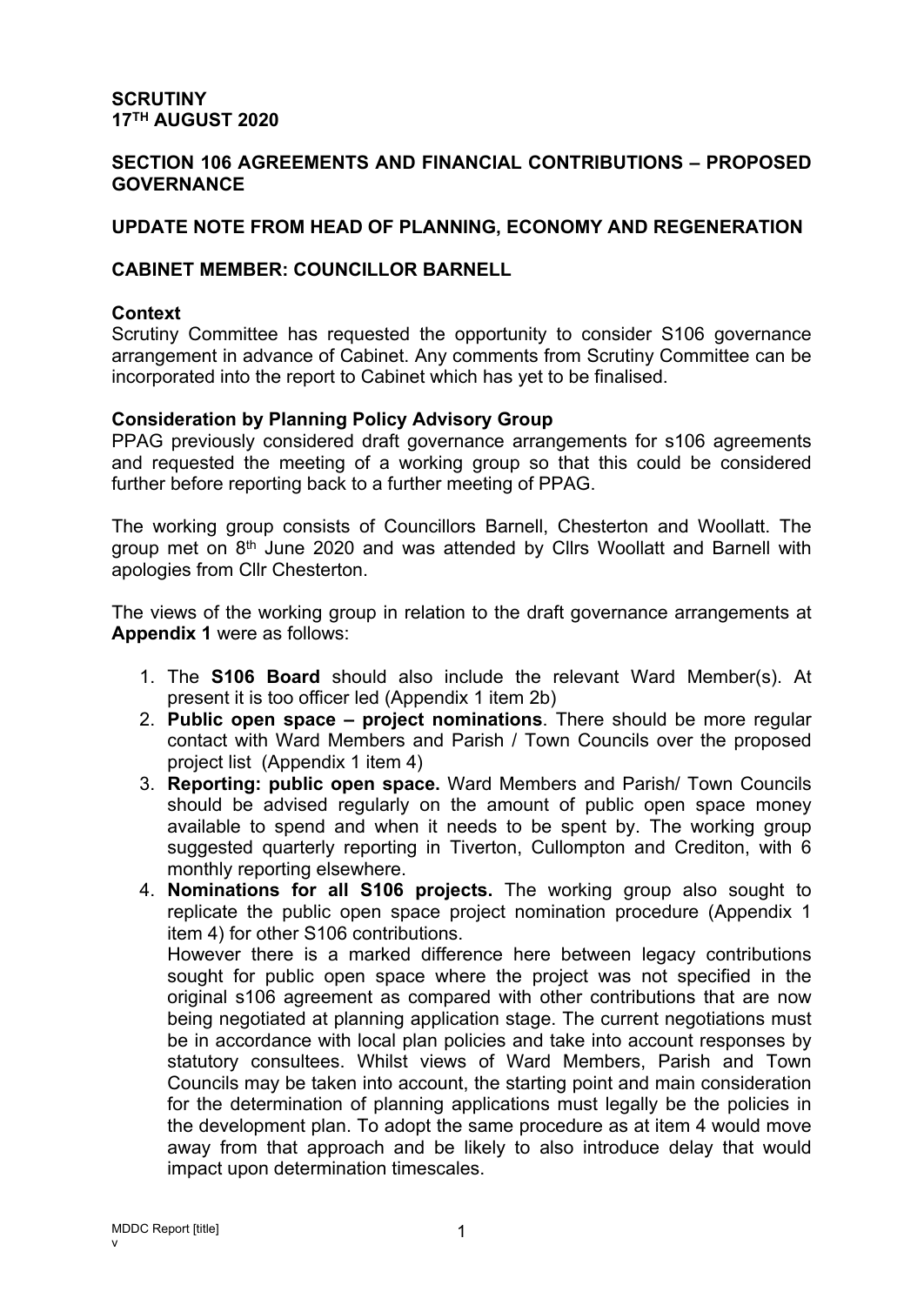- 5. **Project selection for spend: other contributions.** Consultation should also take place with Ward Member(s) as well as the relevant departments (Appendix 1 item 6)
- 6. **Variation or renegotiation of S106 agreements**. The working group wished for procedures to be consistently followed. These procedures derive from the scheme of delegation, procedures agreed by Planning Committee in 2016 and the agreement by Council of Motion 553 (Councillor Evans). The need to fully align these and ensure it was followed was highlighted. Further text has been added to clarify consistency with Motion 553 and the scheme of delegation and procedures will require updating accordingly (Appendix 1 item 8)

In addition to more detailed comments on the proposed governance arrangements, the members of the working group considered that:

- 1. Greater accountability and transparency is required over S106 agreements, the collection and spend of financial contributions.
- 2. Greater Member oversight and awareness is needed given the critical role of developer contributions in implementing the local plan as a whole, specific policies and strategic development allocations. Greater oversight is also required due to the significance to the Corporate Plan.
- 3. There was an overarching wish for greater Member involvement at an earlier stage in the planning process.
- 4. There is currently insufficient engagement over local priorities.
- 5. A process is needed to address the impact of traffic upon local communities.
- 6. The need was identified for a process to address these comments. It was suggested that the role of the Development Delivery Advisory Group (DDAG) could be widened to take this on.

(Cabinet considered the establishment of DDAG at the meeting in November 2018 after which it was agreed by Standards and Council

[https://democracy.middevon.gov.uk/documents/s12982/Cabinet%20report%20Nov%](https://democracy.middevon.gov.uk/documents/s12982/Cabinet%20report%20Nov%202018%20DDAG.pdf) [202018%20DDAG.pdf](https://democracy.middevon.gov.uk/documents/s12982/Cabinet%20report%20Nov%202018%20DDAG.pdf)

The 7 Members of the group which is yet to be convened were previously identified as Cllrs Barnell, Chesterton, Deed, Evans, Hill, Pugsley and Squires).

The draft governance arrangements have been updated following the meeting of the working group, with additions/ deletions as sought by the working group or as a consequence of their comments are indicated in red and underline.

### **Planning Policy Advisory Group 27th July 2020**

PPAG met on 27<sup>th</sup> July 2020 to consider proposed S106 governance arrangements, informed by the views of their working group as set out above.

Members of the PPAG were keen to see the proposed governance enacted and wished the proposals to move forward to Scrutiny Committee and Cabinet for consideration and approval.

It is proposed that the proposed S106 governance arrangements (as revised) are considered the meeting of Cabinet on 3<sup>rd</sup> September 2020. Group Leaders have recently been asked to confirm members of DDAG so that the first meeting can be convened.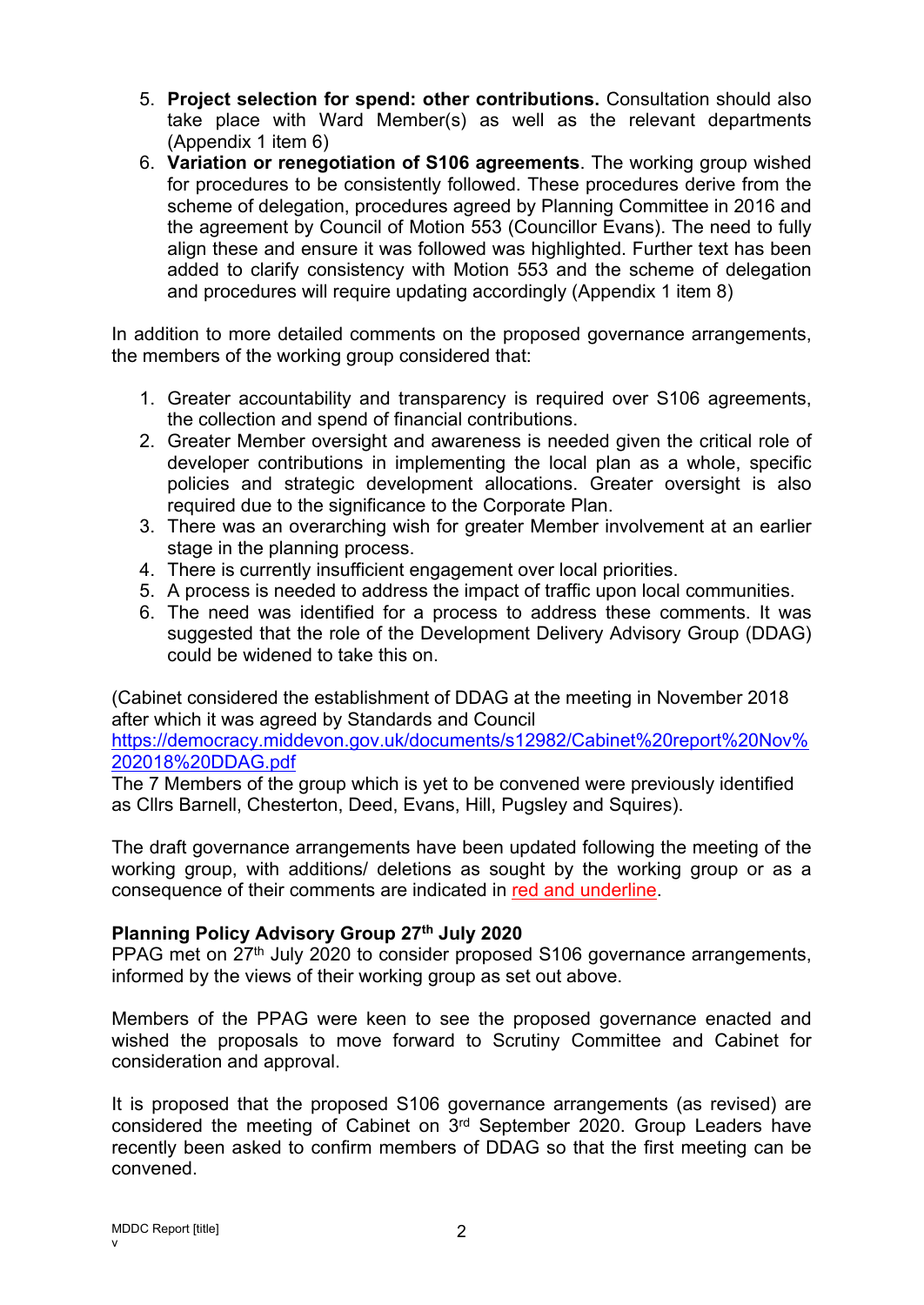**Attached to this update is:**

**Appendix 1 Draft governance arrangements.**

**Appendix 2 Guidance on S106 agreements produced for PPAG working group to provide important context for the consideration of this item in terms of:**

- **Legal requirements**
- **Government guidance**
- **Previously agreed motions and procedures**

| Contact for more Information: | Jenny Clifford, Head of Planning, Economy and<br>Regeneration<br>jclifford@middevon.gov.uk |
|-------------------------------|--------------------------------------------------------------------------------------------|
|                               | Eileen Paterson, Group Manager for Development<br>epaterson@middevon.gov.uk                |
| Circulation of the Report:    | <b>Scrutiny Committee</b>                                                                  |
| List of Background Papers:    | Planning Committee 6th July 2016<br>Cabinet 25th October 2018<br>Council 24th April 2019   |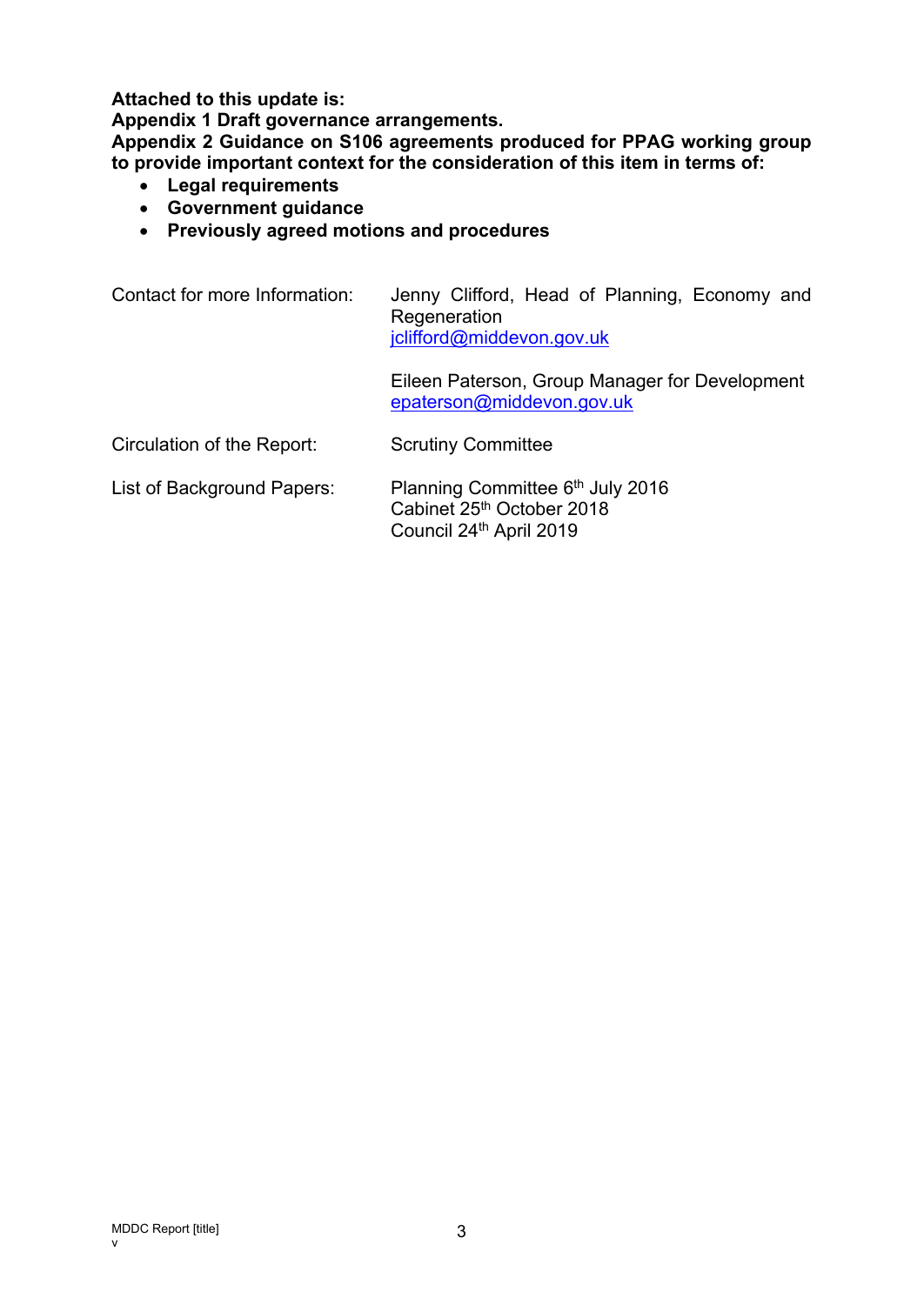# **APPENDIX 1** - SECTION 106 GOVERNANCE

- 1. All payments received by Mid Devon District Council (MDDC) for legal agreements signed under Section 106 of the Town and Country Planning Act 1990 (as amended) which are referred to as Section 106 agreements (S106) must be given the relevant planning application reference upon receipt.
- 2. **Arrangements for the spending of financial contributions for S106 agreements where financial contributions are not project specific** (generally pre 2015 and by infrastructure type).
	- a. Spend <£10,000 delegated to Head of Planning, Economy and Regeneration in consultation with Estates and Operations (if relevant to operational area).

Views will be sought from Parish or Town Council and Ward Members within the catchment area in advance (28 days allowed).

- b. Spend >£10,000 shall be referred to a S106 Board comprising of the following:
	- 1. Cabinet Member of Planning and Regeneration (Chair)
	- 2. Cabinet Member for Community Well being
	- 3. Senior officer from Planning (Head of Planning or Group Manager for Development)
	- 4. Senior officer from Operations
	- 5. Senior officer from Estates
	- 6. Admin support Planning Obligations Officer.
	- 7. Relevant Ward Member(s)

Views will be sought from Parish or Town Council and Ward Members within the catchment area in advance of Board Meeting (28 days allowed).

### 4. **Project Selection for spend: PUBLIC OPEN SPACE**

For S106 financial contributions post 2015, these are required to be project specific. Accordingly prior to the signing of a S106 agreement at the planning application stage the project upon which the financial contribution should be spent needs to be specified.

Project nominations will be sought from:

a. Internal to MDDC – Relevant departments and Ward Members within the catchment area.

b. External to MDDC – Parish or Town Council within the catchment area, sports and community groups (with 28 days allowed and sports /community group consultation depending on relevance to S106 contribution).

c. Assessment of the eligibility of a project (assessed against statutory requirements, guidance and its relation to the planning application from which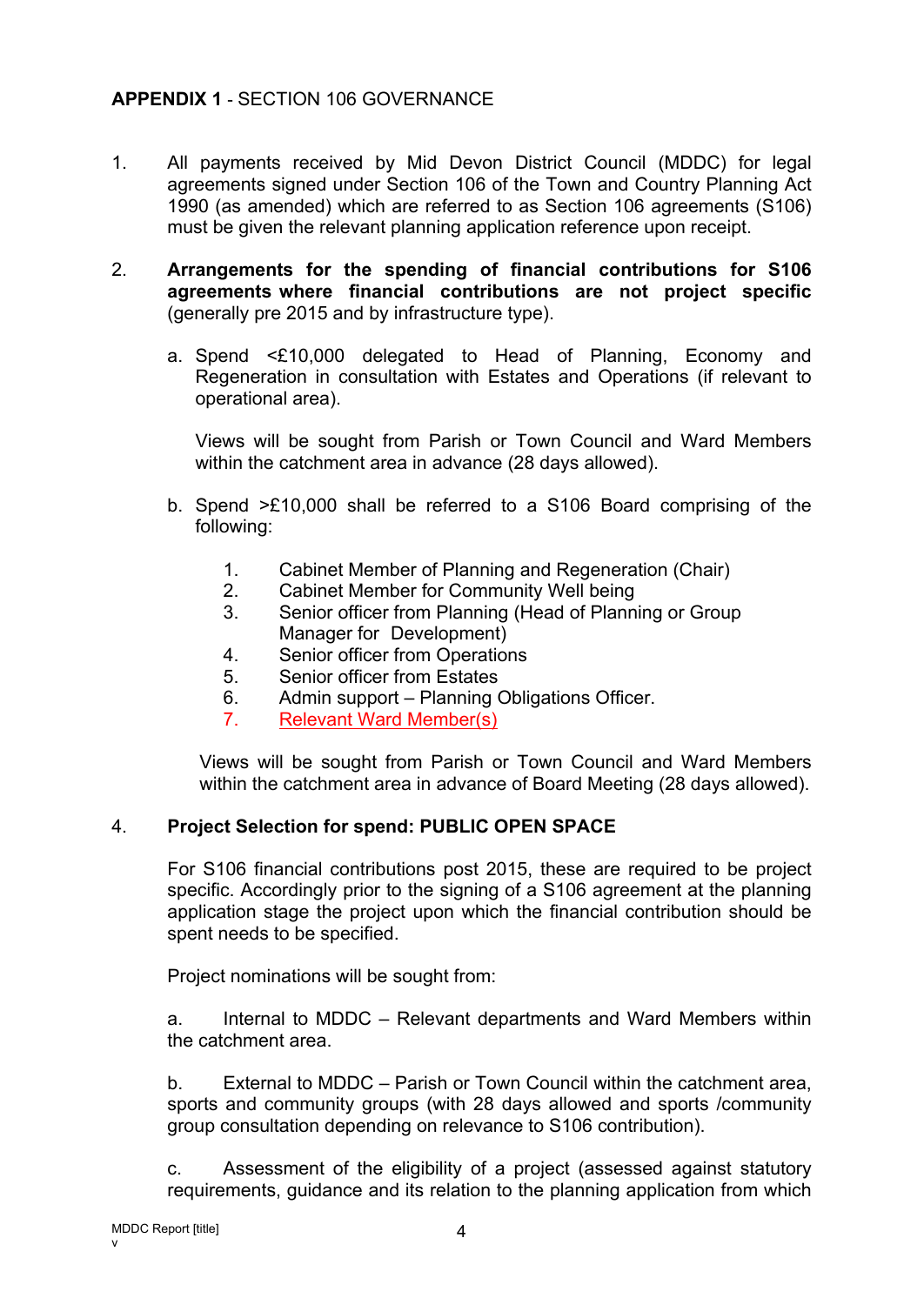contribution sought) – Delegated to Head of Planning, Economy and Regeneration via case officers.

d. In the case where project prioritisation is required between two or more eligible projects – Referred to S106 Board.

NOTE – Whilst the Provision and Funding of Open Space Through Development Supplementary Planning Document (SPD) identifies the use of a catchment area approach for the collection and spend of financial contributions towards public open space, in order to ensure that the tests of the CIL Regulations are met, there may be instances where a project or facility in an adjacent catchment area is more likely to be used/accessed due to it being closer/more accessible to the development in question. In such cases the Parish or Town Council and Ward Members of both catchment areas will be consulted during the setting up of new projects.

### 5. **Project selection for spend: AIR QUALITY**

- a. For S106 contributions post 2015 towards air quality, these are project specific therefore project nominations will be sought from:
- b. Internal to MDDC Relevant departments and Ward Members (both Ward within which the development is located and Ward of the relevant Air Quality Management Area if different).

NOTE 1 – Air quality projects are generally those which will assist in the management of air quality within an Air Quality Management Area (AQMA) (Cullompton or Crediton). Contributions may be sought from outside the AQMA where it is identified that new development would have a negative impact upon the AQMA. Actions to address air quality are included within the Air Quality Action Plan. Air quality projects to receive s106 funding will normally be based upon the actions identified within the Mid Devon District Council Air Quality Action Plan.

NOTE 2 – Suggestions for air quality projects from the community to be considered for inclusion in the Air Quality Action Plan (when next reviewed) may be made via the Ward Member.

## 6. **Project selection for spend: OTHER CONTRIBUTIONS.**

a. Delegated to the Head of Planning, Economy and Regeneration in consultation with relevant departments and Ward Member(s)

NOTE – These are normally identified through adopted planning policies relevant to the development and responses from statutory consultees during the planning application assessment process.

### 7. **Selection of s106 heads of terms and prioritisation between s106 asks where viability an issue.**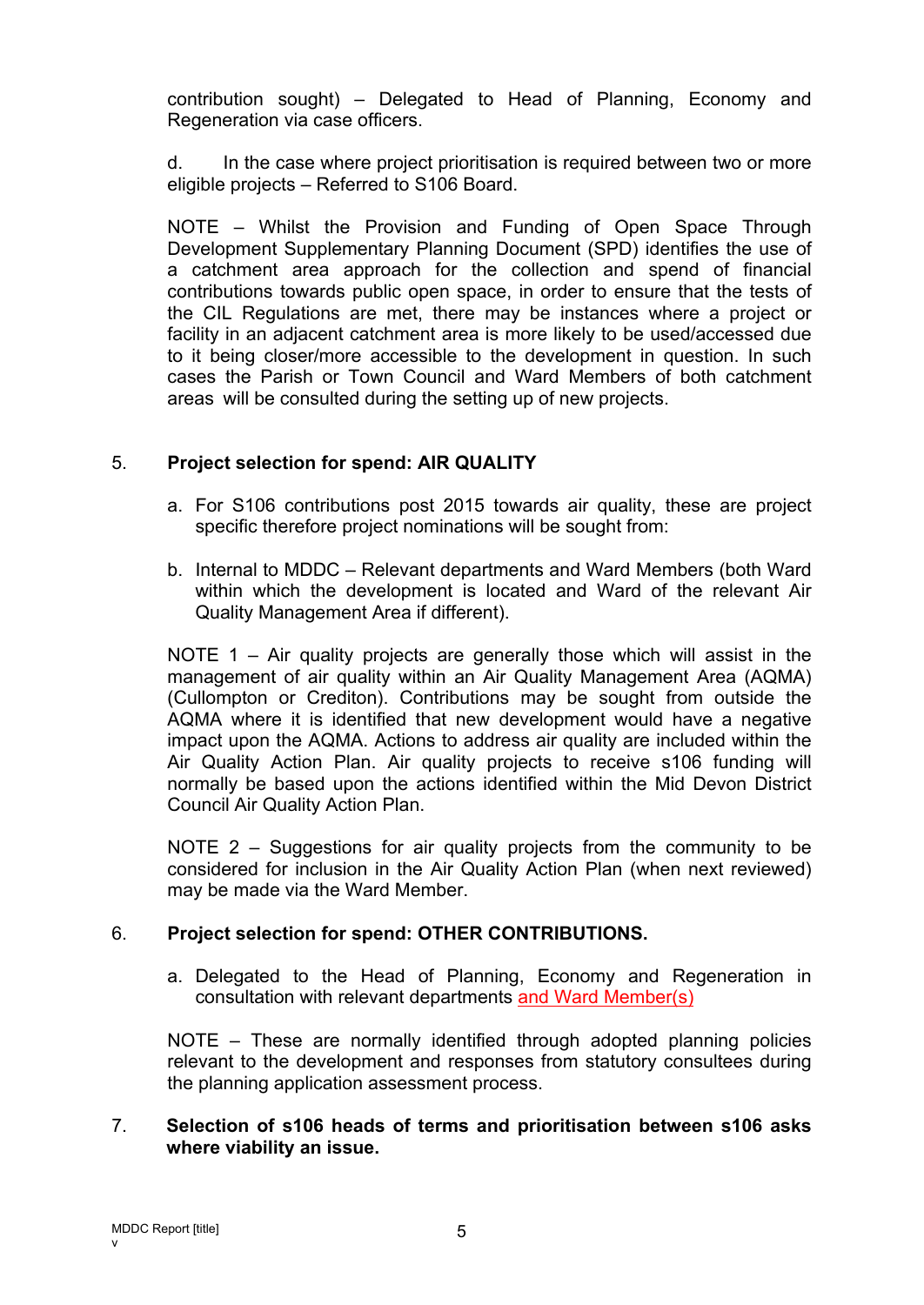a. Delegated to the Head of Planning, Economy and Regeneration in consultation with the Ward Members and relevant services (e.g. Housing, Environmental Health etc.)

NOTE – These are normally identified through adopted planning policies relevant to the development and responses from statutory consultees during the planning application assessment process.

### 8. **Requests to vary or renegotiate s106 agreements**

- a. Delegated to the Head of Planning, Economy and Regeneration in consultation with the relevant services unless the Ward Member, Chairman and Vice-Chairman of Planning Committee and Cabinet Member for Housing (the latter in the case of amendments to affordable housing only) having been consulted, require that the Planning Committee consider the proposed changes having given clear planning reasons.
- b. Procedure a. above allows for officers and members to come to agreement over proposed changes without reference to Planning Committee. Should the officers and members fail to agree on the proposed changes or cannot negotiate agreeable alternatives, the members may require that the Planning Committee consider the proposed changes having given clear planning reasons.

NOTE- Existing process in place, agreed by Planning Committee 6<sup>th</sup> July 2016. The procedure includes consultation with relevant consultees, Ward Members and the Parish or Town Council (14 days allowed).

NOTE- The procedure at a. above includes wider Member consultation than Motion 553 (Cllr Evans) agreed at the meeting of Council on 24<sup>th</sup> April 2019 and is not inconsistent with it in other respects. Point b. above has been added to clarify the approach and consistency with Motion 553:

*'Motion 553:*

*Any planning application that is approved by Committee giving specific affordable housing provision and or a detailed section 106 agreement as part of the information for members to consider that subsequently receives any application to alter all or part of these agreements must be referred to the relevant ward member/s and the Cabinet Member for Housing for their consideration and input.*

*Should both the officer dealing and the ward member/s agree to the changes these can be allowed to form the new affordable housing agreement and or section 106 agreements.*

*Should the ward member/s and officer dealing fail to agree on the proposed changes or cannot negotiate agreeable alternatives then the application to change the affordable housing and or section 106 agreement should be referred back to the committee for their consideration and agreement / disagreement.'*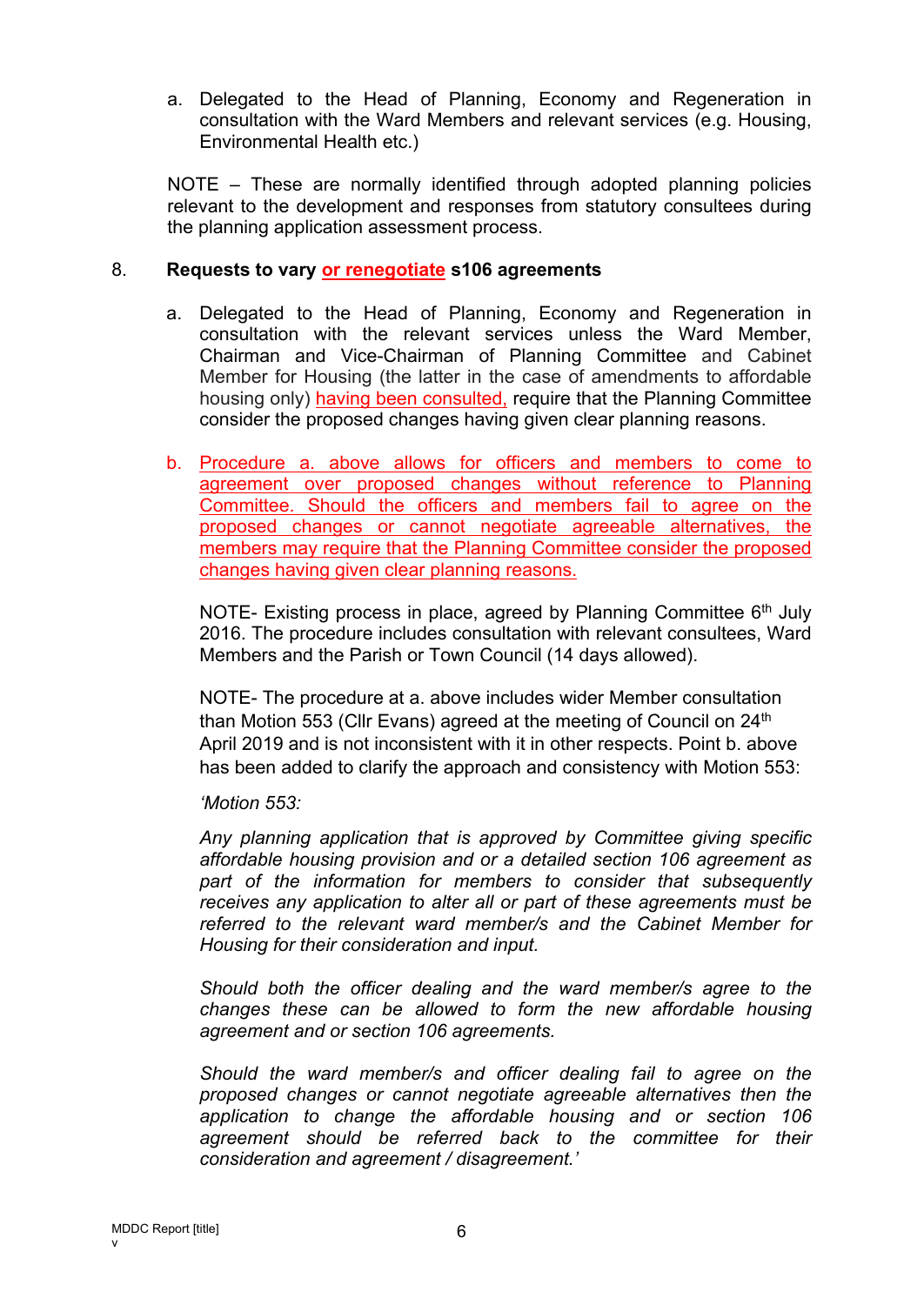# **Appendix 2**

**PPAG Working Group: S106 Governance Briefing note on S106**

**This note is intended to inform the discussions at the working group. It covers the fundamentals of S106 agreements: legal requirements, Government guidance, existing procedures and suggestions in response to points raised by the Cabinet Member for Planning and Economic Regeneration.**

### **1. The legislation**:

Section 106 of the Town and Country Planning Act 1990 is the statutory basis for entering into planning obligations. Those with legal interests in land (owners, leaseholders etc.) can enter into obligations -

- (a) restricting the development or use of the land in any specified way;
- (b) requiring specified operations or activities to be carried out in, on, under or over the land;
- (c) requiring the land to be used in any specified way; or
- (d) requiring a sum or sums to be paid to the authority on a specified date or dates or periodically.

The time-honoured mantra followed through the courts over the years is that planning permission is driven by the merits of the development proposal and how it fits with development plan policy – it is not there to be bought through the offer of all kinds of contributions and sundries. This is why, the CIL Regulations 2010 state:

"*a planning obligation may only constitute a reason for granting planning permission for the development if the obligation is—*

- *(a) necessary to make the development acceptable in planning terms;*
- *(b) directly related to the development; and*
- *(c) fairly and reasonably related in scale and kind to the development*"

Obligations which do not fit the above cannot be taken into account in the grant of planning permission – and a sniff of this being the case, particularly on controversial applications, opens the opportunity for legal challenge with a material chance of succeeding.

So, planning obligations assist in mitigating the impact of unacceptable development to make it acceptable in planning terms. It is not therefore the case that planning authorities can come with a shopping list – the starting point must always be to consider in what way the development is considered to be unacceptable in planning terms and then to consider what obligations might mitigate that impact applying the legal tests in the CIL Regs.

As a notable planning lawyer and author has explained:

*"There is clear evidence that the Planning Inspectorate and the Secretary of State are interpreting this requirement strictly, so as to ensure that the statutory tests are met. For the LPA to take account of a proposed section 106 agreement in granting a permission, it needs to be convinced that without the obligation permission should be refused. It is not sufficient to rely on a generic policy or on adopted supplementary*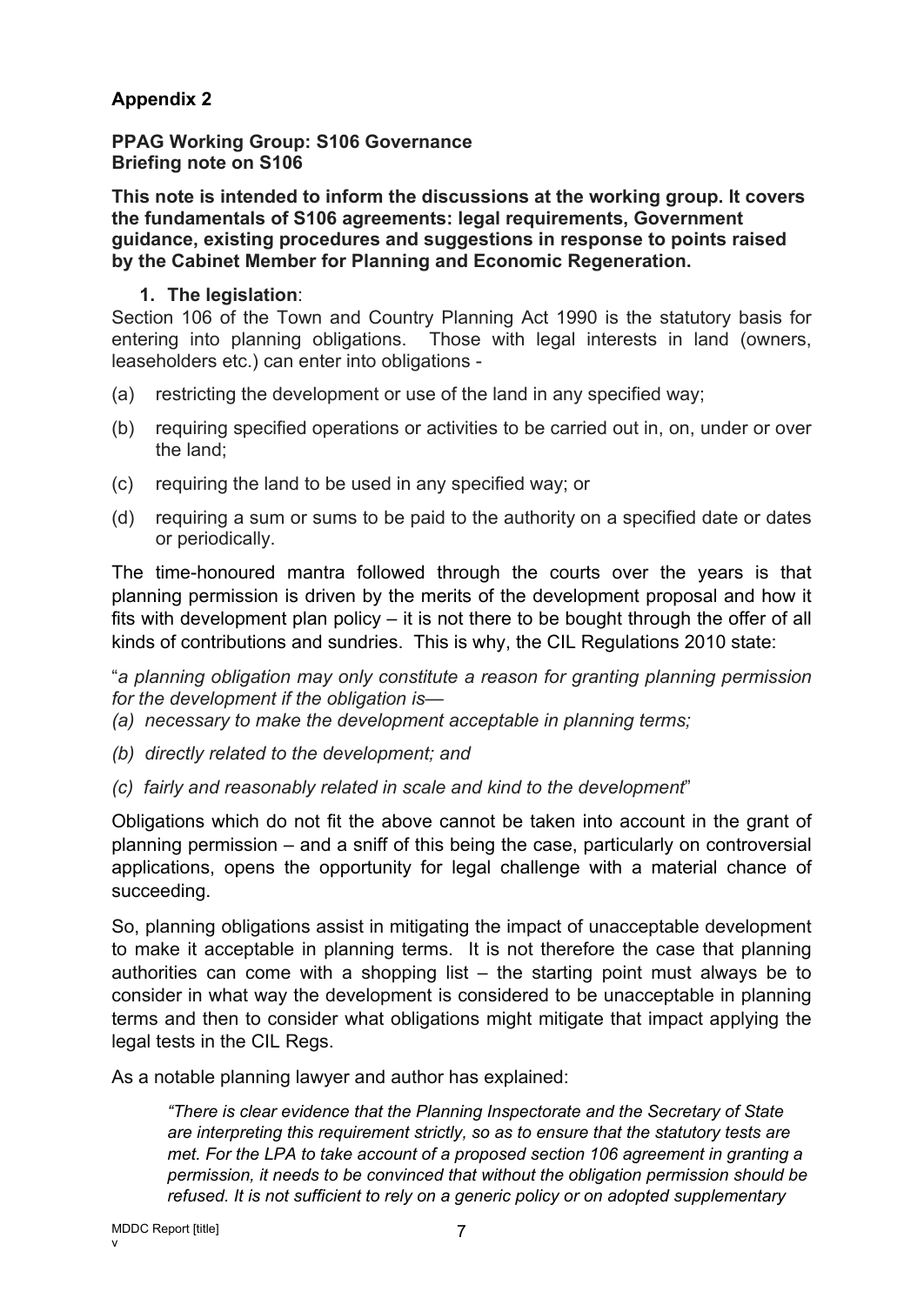*planning guidance. This is particularly relevant where there is an authority-wide tariff scheme. The LPA must be able to provide evidence of the specific impact of the particular development, the proposals in place to mitigate that impact and the mechanisms for implementation. This has been the position since the CIL regulations came into force in April 2010 and applies irrespective of whether an authority has adopted or intends to adopt CIL.*

*In order to illustrate this point, if an authority has a section 106-based tariff system in place to require payments for school places from residential development, then to receive monies under the tariff for a specific planning application, it should be able to demonstrate that there is a deficit of school places within the local catchment area which make the application unacceptable in planning terms and that the Education Authority has measures in place to remedy that deficit, to be funded in whole or in part from section 106 contributions.*

*If this is not the case and the reality is that contributions are being sought as a fund to support school places generally across the LPA area, there is the risk that a decision to grant permission could be taken unlawfully, as the contribution should not have been taken into account.*

*There are ministerial appeal decisions that clearly illustrate this approach. For example, Mersea Homes CBRE, Land at Westerfield Rd, where the Secretary of State gave no weight to a number of financial contributions, for education, playing fields and a country park on the grounds that they did not meet the statutory tests. The site was considered already to make a good contribution to open space, the country park was not directly related to the development and there was sufficient capacity within existing schools. The contributions were not fair and reasonable. And, to take another example, Doepark Ltd, American Wharf Southampton, where the Secretary of State gave no weight to financial contributions for public open space, play space, sports pitches and transport infrastructure on the basis that there was insufficient information to decide whether they met the tests of being necessary to make the development acceptable in planning terms, directly related to the development and reasonable in scale and kind.*

*So, in the absence of any evidence of a specific identified need to provide for community, education and/or health facilities in association with a particular development proposal, and any evidence that replacement, additional or enhanced facilities are genuinely required within that particular area, it would appear that a planning obligation to secure such financial contributions would be unlawful when tested against the criteria laid down in Regulation 122(2) of the CIL Regulations, if it cannot be demonstrated that this is necessary to make the development acceptable in planning terms, is directly related to the development and is fairly and reasonably related in scale and kind to the development."*

The key here is the legal basis for negotiating S106 agreements to mitigate the impact of the development in question and evidence to demonstrate that the legal tests are met. Given that planning applications must be 'determined in accordance with the development plan unless material considerations indicate otherwise', the policy led approach also applies to the negotiation of S106 agreements.

## **2. Planning Policy Guidance issued by the Government:**

As the national Planning Policy Guidance explains, planning obligations should have their origins in policy and policy should be based on evidence. This is essential for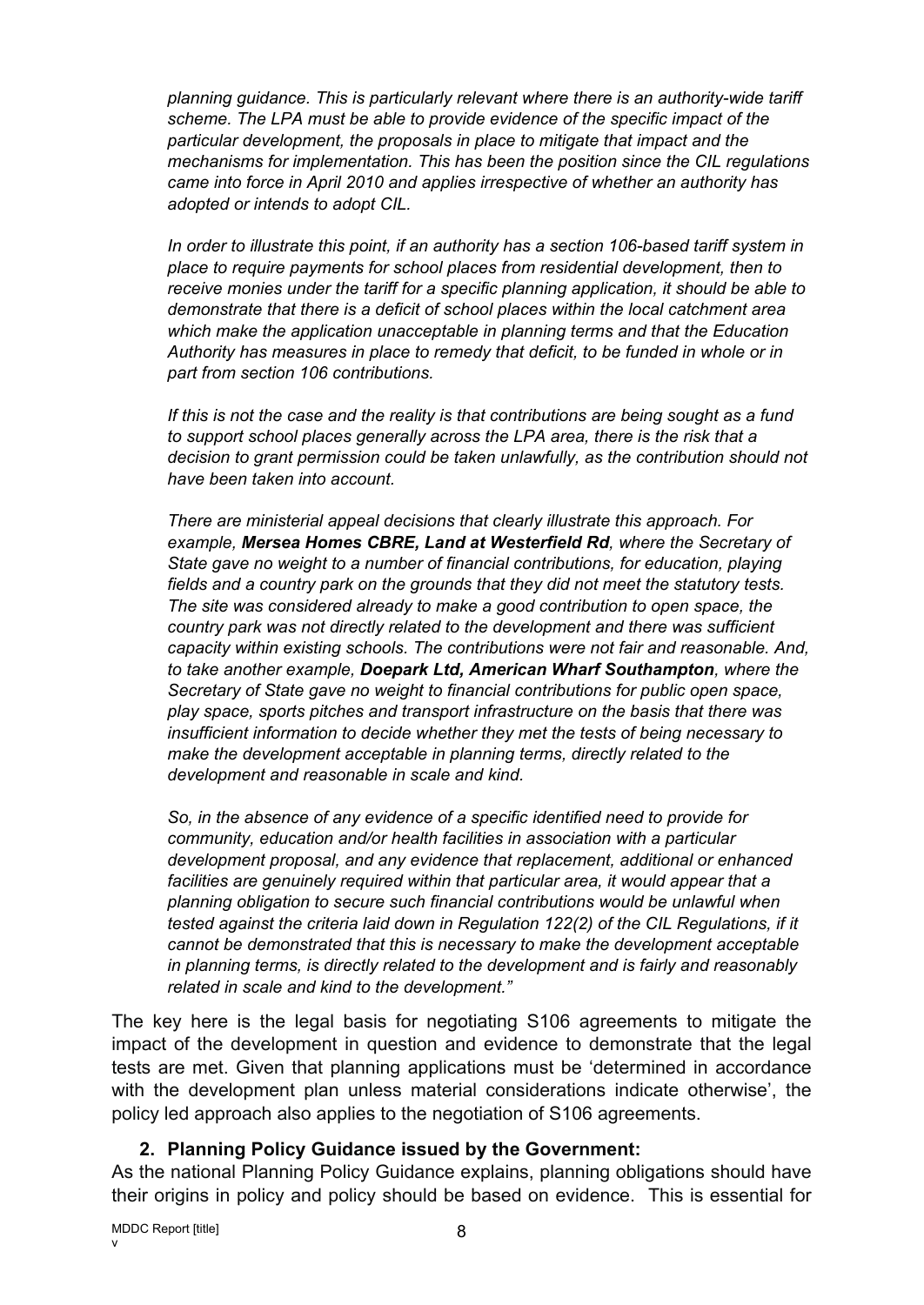transparency and planning for development – including by developers. They should not be ambushed by requirements they could not reasonably have anticipated.

"*Policies for planning obligations should be set out in plans and examined in public. Policy requirements should be clear so that they can be accurately accounted for in the price paid for land*."

"*Such policies should be informed by evidence of infrastructure and affordable housing need, and a proportionate assessment of [viability.](https://www.gov.uk/guidance/viability) This evidence of need can be standardised or formulaic (for example regional cost multipliers for providing school places*."

This is not to say that evidence is purely driven by hard data, statistics and the local planning authority – and there is a clear role for local communities to assist.

"*Planning obligations assist in mitigating the impact of development which benefits local communities and supports the provision of local infrastructure. Local communities should be involved in the setting of policies for contributions expected from development*."

However, it is clear that proportionality and realism are key if plan-led delivery is not to be compromised.

*"Plans should be informed by evidence of infrastructure and affordable housing need, and a proportionate assessment of viability that takes into account all relevant policies, and local and national standards including the cost implications of the Community Infrastructure Levy (CIL) and planning obligations. Viability assessment should not compromise sustainable development but should be used to ensure that policies are realistic, and the total cumulative cost of all relevant policies will not undermine deliverability of the plan."*

We do need to look at how we have and how we can involve the community in early discussions in the plan-making cycle.

"*Discussions about planning obligations should take place as early as possible in the planning process. Plans should set out policies for the contributions expected from development to enable fair and open testing of the policies at examination. Local communities, landowners, developers, local (and national where appropriate) infrastructure and affordable housing providers and operators should be involved in the setting of policies for the contributions expected from development. Preapplication discussions can prevent delays in finalising those planning applications which are granted subject to the completion of planning obligation agreements*."

In terms of transparency, the new requirement for an infrastructure funding statement may help. As the planning practice guidance explains: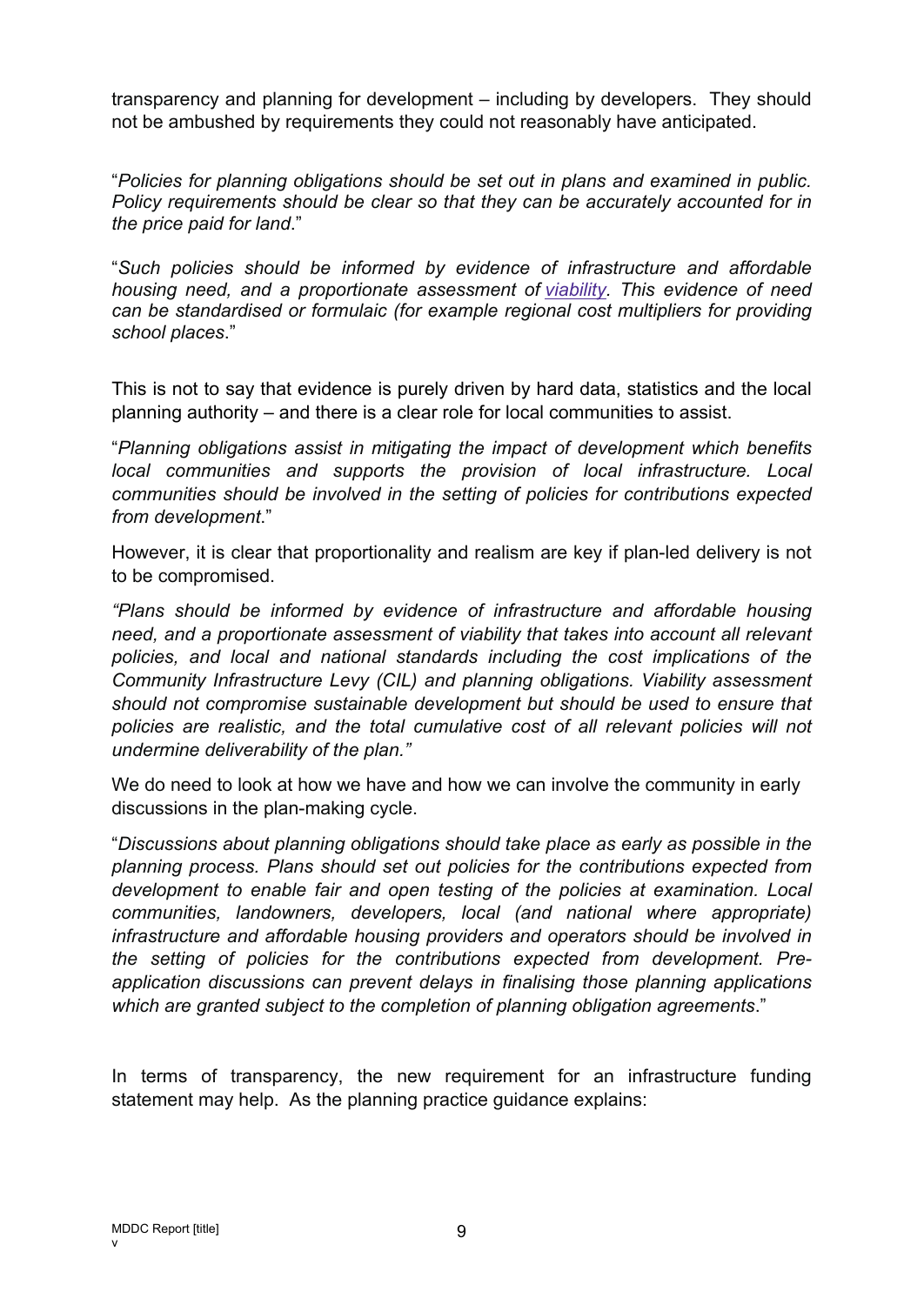### *How should developer contributions be reported?*

*For the financial year 2019/2020 onwards, any local authority that has received developer contributions (section 106 planning obligations or Community Infrastructure Levy) must publish online an infrastructure funding statement by 31 December 2020 and by the 31 December each year thereafter. Infrastructure funding statements must cover the previous financial year from 1 April to 31 March (note this is different to the tax year which runs from 6 April to 5 April).*

*Local authorities can publish updated data and infrastructure funding statements more frequently if they wish. More frequent reporting would help to further increase transparency and accountability and improve the quality of data available. Infrastructure funding statements can be a useful tool for wider engagement, for example with infrastructure providers, and can inform Statements of Common Ground. Local authorities can also report this information in authority monitoring reports but the authority monitoring report is not a substitute for the infrastructure funding statement.*

*It is recommended that authorities report on the delivery and provision of infrastructure, where they are able to do so. This will give communities a better understanding of how developer contributions have been used to deliver infrastructure in their area.*

*It is recommended that authorities report on estimated future income from developer contributions, where they are able to do so. This will give communities a better understanding of how infrastructure may be funded in the future.*

### *What should an infrastructure funding statement say about future spending priorities?*

*The infrastructure funding statement should set out future spending priorities on infrastructure and affordable housing in line with up-to-date or emerging plan policies. This should provide clarity and transparency for communities and developers on the infrastructure and affordable housing that is expected to be delivered. Infrastructure funding statements should set out the infrastructure projects or types of infrastructure that the authority intends to fund, either wholly or partly, by the levy or planning obligations. This will not dictate how funds must be spent but will set out the local authority's intentions.*

*This should be in the form of a written narrative that demonstrates how developer contributions will be used to deliver relevant strategic policies in the plan, including any infrastructure projects or types of infrastructure that will be delivered, when, and where.*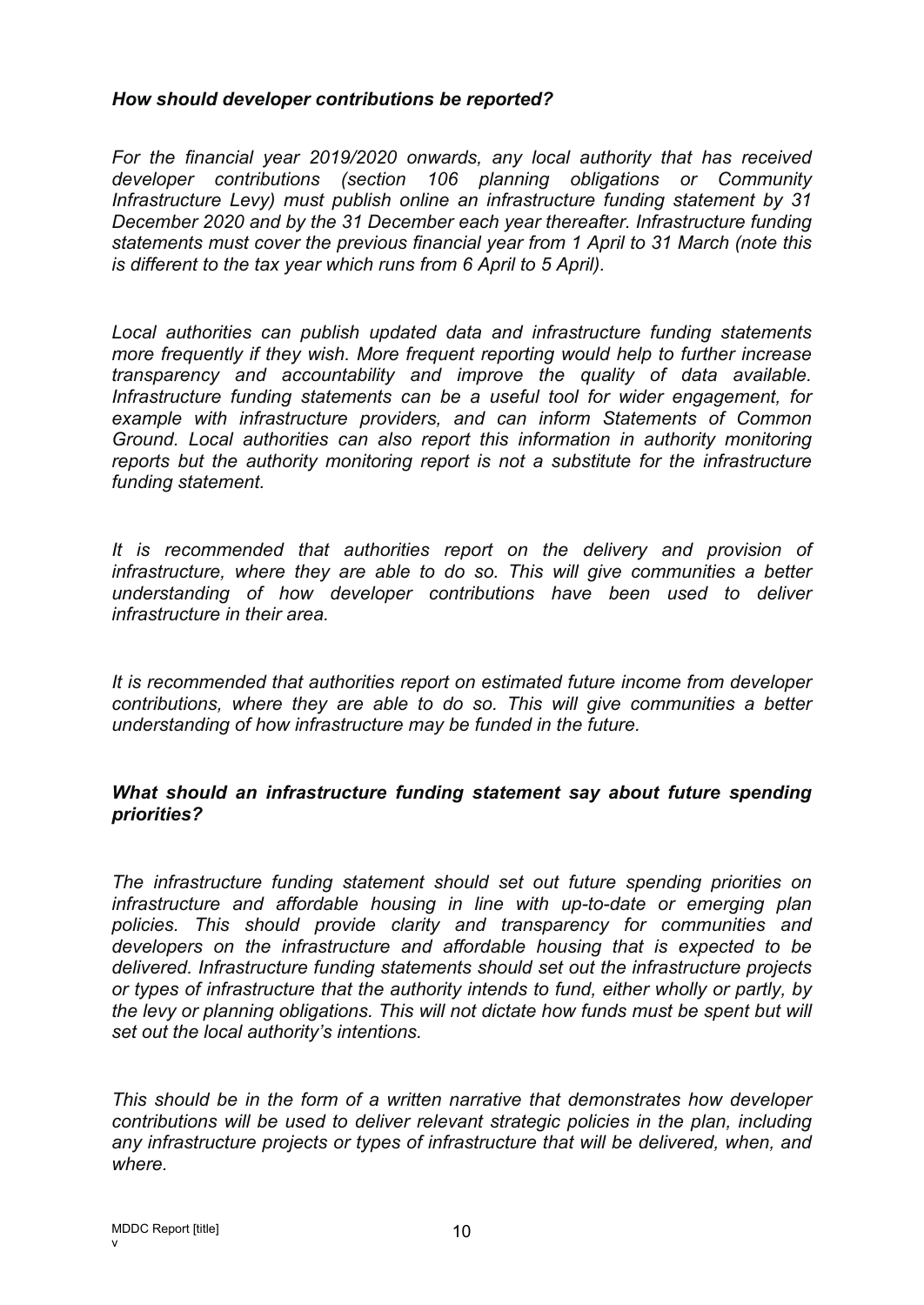### *How is infrastructure defined for the purpose of reporting developer contributions?*

*For any information reported on developer contributions, infrastructure should be categorised as follows:*

- *Affordable housing*
- *Education*
	- *Primary*
	- *Secondary*
	- *Post-16*
	- *Other*
- *Health*
- *Highways*
- *Transport and travel*
- *Open space and leisure*
- *Community facilities*
- *Digital infrastructure*
- *Green infrastructure*
- *Flood and water management*
- *Economic development*
- *Land*
- *Section 106 monitoring fees*
- *Bonds (held or repaid to developers)*
- *Other*
	- *Neighbourhood CIL*
	- *Mayoral CIL*
	- *Community Infrastructure Levy administration costs*

*Authorities can choose to report either monetary contributions or direct provision under these categories. Local authorities may use this tool to populate and produce their infrastructure funding statement.*

## **Existing S106 procedures over Member engagement**

## **1. Scheme of delegation:**

Relevant elements within the scheme of delegation are as follows:

### *In the case of re-negotiations on a planning obligation (S106 Agreements and Undertakings);*

*1. The Ward Member, Chairman and Vice-Chairman of Planning Committee and Cabinet Member for Housing (the latter in the case of amendments to affordable housing only) requires that the Committee consider the proposed changes having given clear planning reasons*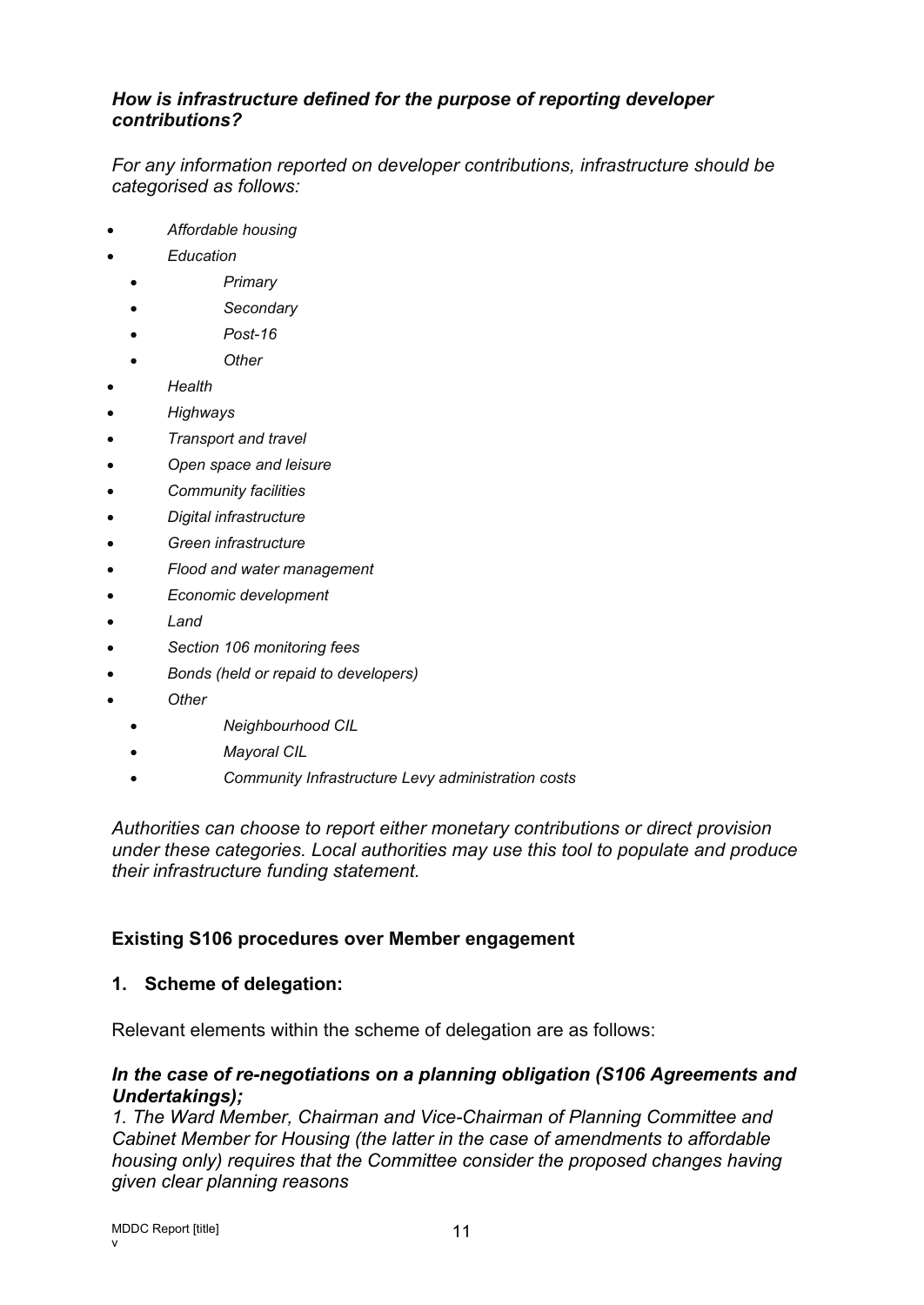*2. In the case of renegotiations on another planning obligation issue the Ward Member, Chair and Vice Chair of Planning requires that the Committee consider the proposed changes having given clear planning reasons, otherwise they be delegated to the Head of Planning, Economy and Regeneration.*

## **2. Procedures for dealing with requests to vary or delete pre-existing s106 agreements**

Sitting behind the scheme of delegation is the following process agreed by Planning Committee in 2016:

- *1. That requests to vary or remove planning obligations be made in writing together with supporting evidence / justification.*
- *2. Once such a request is received relevant consultees, the Chairman of Planning Committee, Ward Members and the Parish / Town Council be advised of the request and its nature and given 14 days within which to respond with comments.*
- *3. That the responses from this consultation be taken into account in consideration of the proposals.*
- *4. Negotiations with the developer / land owner will be conducted by Local Planning Authority, supported by Legal Services (as required).*
- *5. The Case officer shall advise the Chairman and Vice Chairman of Planning Committee, the Ward Members and Cabinet Member for Housing (the latter in the case of amendments to affordable housing only) of the proposed decision. These Members may request that the Committee consider the proposed changes having given clear planning reasons, otherwise they will decided under power delegated to the Head of Planning and Regeneration.*

# **Motion 553 Cllr Evans**

## **The relevant motion was agreed at the meeting of Council on 24th April 2019**

## **By way of background Cllr Evans made reference to the following (his text)**

## *Background*

*Members are aware that a number of planning applications need to go to Planning Committee for consideration; these applications have an array of detail and associated information for members to consider along with an officer recommendation and report.*

*Within this suite of reports there is often a detail on affordable housing and the section 106 agreement outlining jointly agreed contributions that will be applied to the build should the application be successful, these agreements are evidently part*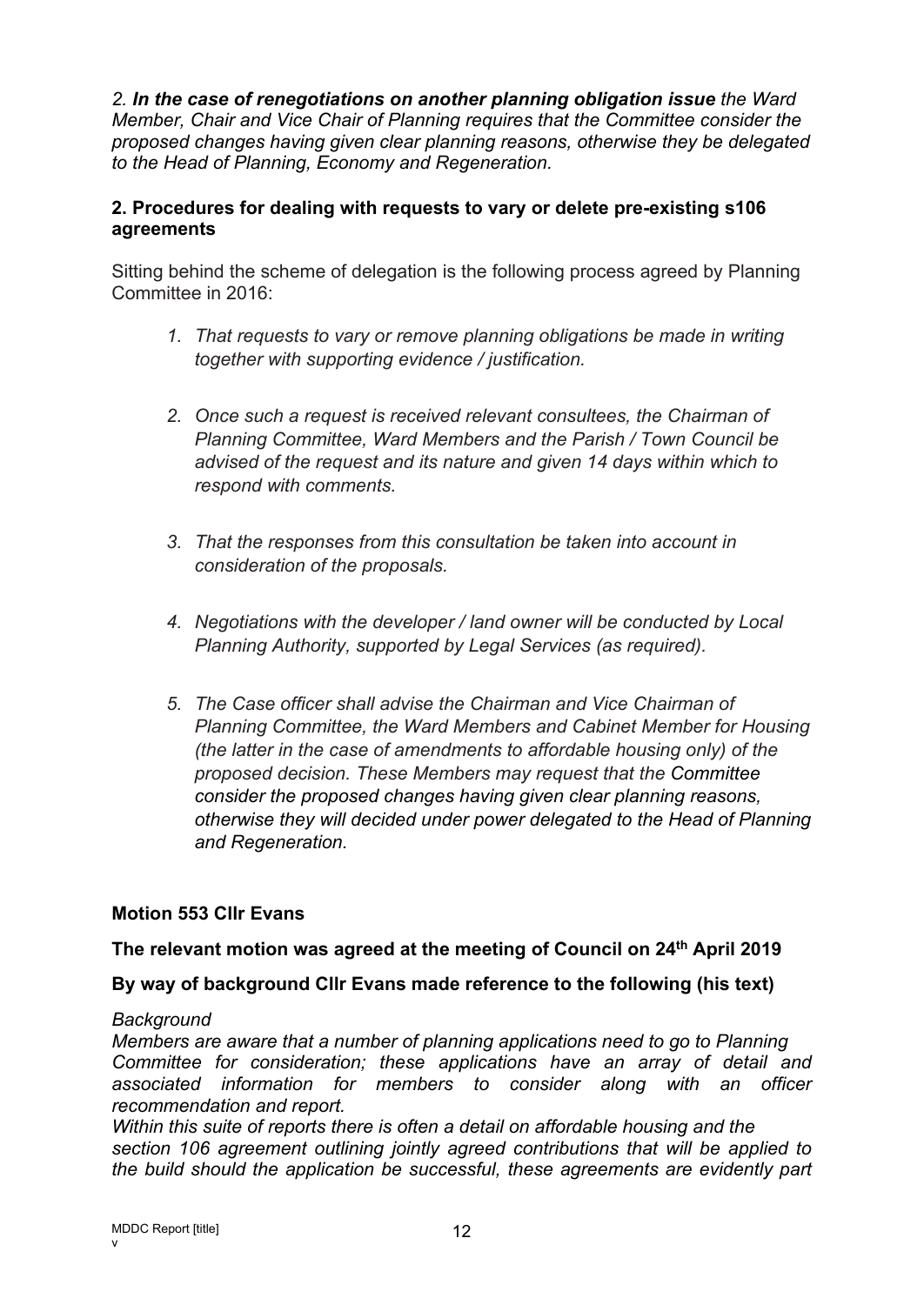*of the detail members are asked to consider and naturally will assist members in making their informed decision .*

*It has become apparent that after approval has been received, it is not uncommon for developers/ applicants to seek to alter such agreements retrospectively via negotiations with officers, common reasons sited are funding/ budget related.*

*This motion is sought to be applied to any planning application that has been considered by the planning committee and evidently agreed where a retrospective application to alter the affordable housing or the section 106 agreement is then received.*

*The agreed motion itself following on from this was as follows:*

*Any planning application that is approved by Committee giving specific affordable housing provision and or a detailed section 106 agreement as part of the information for members to consider that subsequently receives any application to alter all or part of these agreements must be referred to the relevant ward member/s and the Cabinet Member for Housing for their consideration and input.*

*Should both the officer dealing and the ward member/s agree to the changes these can be allowed to form the new affordable housing agreement and or section 106 agreements.*

*Should the ward member/s and officer dealing fail to agree on the proposed changes or cannot negotiate agreeable alternatives then the application to change the affordable housing and or section 106 agreement should be referred back to the committee for their consideration and agreement / disagreement .*

*The Planning Committee at its meeting on 3 April 2019 considered the Motion and recommended that it be supported.*

## **Protocol**

The 2012 Protocol On Councillor Involvement In Discussions On Planning Applications contains the following relevant provisions that relate to pre-application discussions,

- *1.0The majority of pre application discussions on more minor proposals will continue to be undertaken by officers. However, this does not preclude the involvement of Councillors in minor proposals where it is held that these may be of particular significance to a local community.*
- *1.1Officers provide advice based on the development plan and other material considerations. Part of the role of officers is to ensure consistency of advice and officers should be present at any pre application meetings involving councillors. All officers taking part in such discussions should make it clear whether they are the decision maker. Councillors should avoid giving separate advice on the development plan or other material considerations as they may not be aware of all the issues at an early stage. Neither should they be drawn into any*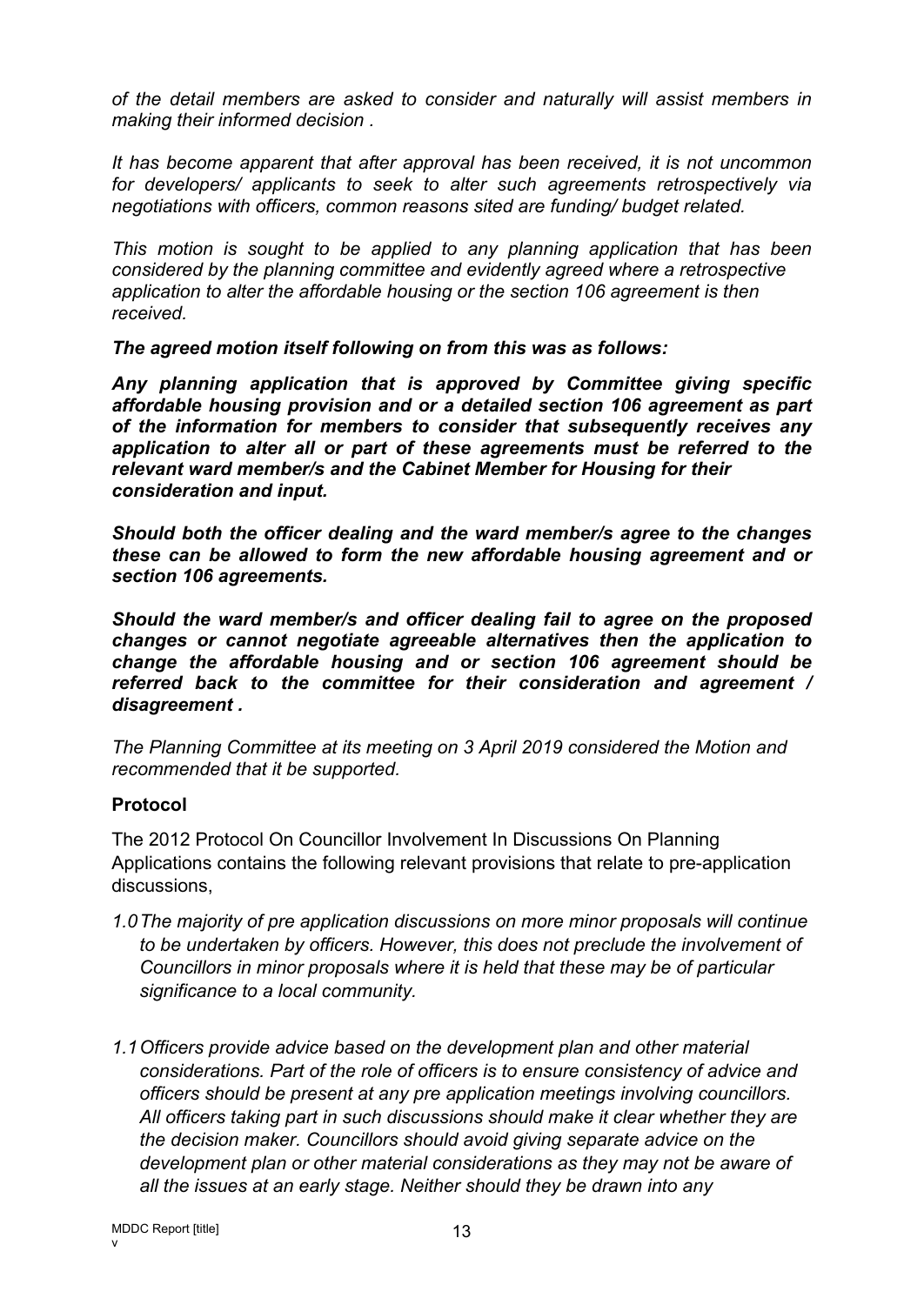*negotiations. It is the role of officers to deal with any necessary negotiations to ensure that the council's position is co-ordinated.*

- *1.2As a result of the changes introduced by the Localism Act 2011 any Councillor on Planning Committee can now elect to support a view for or against the development in advance of the decision making meeting of that committee; and they will not be judged to have predetermined their position if they broadcast such a view.*
- *1.3Councillors are encouraged to promote any community aspirations involving sites, land or community benefit from development, or other planning issues at the earliest stage through the Local Development Framework. This is to help embed community aspirations in corporate policy and minimise the risks of pre determination by Councillors on Planning Committee acting in a community championing role.*

### **2.0Arrangements for Councillor involvement in development discussions:**

- *2.1 The following points set out a framework within which discussions between Councillors and developers are to take place at all stages in the planning process from pre application until a decision is taken:*
	- *Councillors may involve themselves will discussions with developers, objectors or other interested bodies, however such discussions should involve and be attended by officers.*
	- *Where such discussions take place and a formal application has been submitted, it should be balanced by the offer of discussions with the other interested parties. This is to ensure that there is no appearance of bias. (Note: if the meeting was with residents or community representatives, the offer of a meeting should be extended to the applicant or their representative).*
	- *All discussions both pre application and during the consideration of an application should take place in a structured form through a pre arranged meeting.*
	- *The purpose of the meeting will be clearly established at the beginning together with advice on how it will be conducted. It will be clearly established by the officer to all present that the primary role of the Councillor is to learn about the emerging proposal, listen to the discussion, identify issues that the developer will need to consider and to represent community interests. It will also be explained that whilst it is possible for any Councillor to express a view on the proposal, Councillor should be prepared to listen to all the arguments.*
	- *Councillors will have the opportunity to ask questions and seek clarification. They may alert developers as to what they perceive the likely view or concerns of their constituents*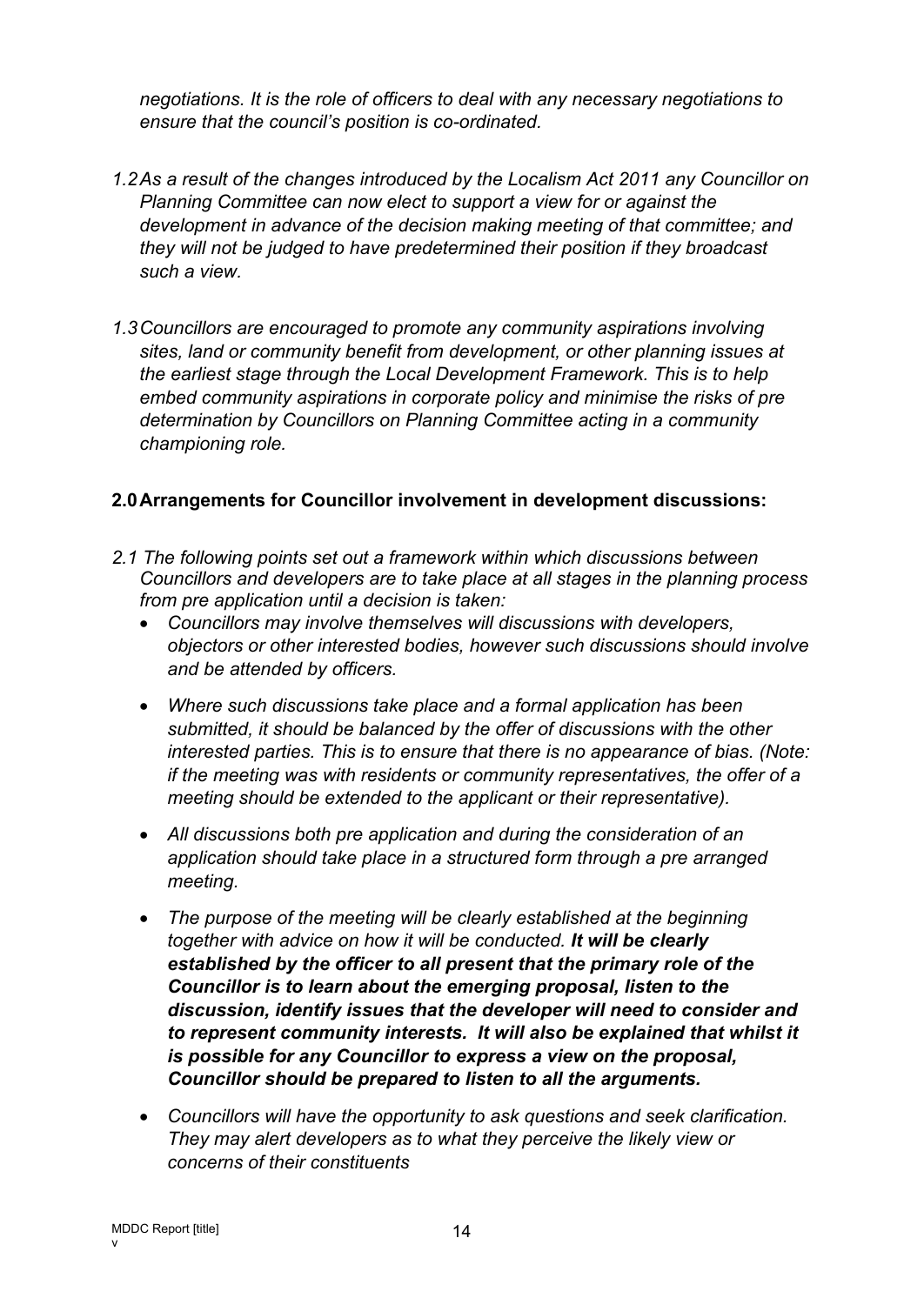- *The officer present will take notes of the meeting and record all those present, plus any issues identified and actions arising. These notes will be circulated to the developer, Councillors of Planning Committee and on a public file. Where developers wish to discuss proposals with Councillors, there must be an acceptance that in the interests of transparency a record of the meeting will be viewable by the public. If there is a legitimate reason for confidentiality regarding an aspect of the proposal, a note of non-confidential issues raised will be recorded on a public file. (This does not affect the ability of developers to confidentially discuss their proposals at a pre-application stage with officers.)*
- *Care must be taken to ensure that advice is not partial (not seen to be) otherwise the subsequent report or recommendation to committee could appear to be a mere formality.*
- *Councillors should only attend those meetings organised in accordance with this protocol and not arrange private meetings with developers.*
- *Councillors should inform officers about any approaches made to them and seek advice. A note should be kept of any meetings and calls.*
- *It should be noted that this protocol is not intended to prevent or restrict the role of Ward Councillors in their normal contact with constituents.*

## *3.0 Public developer presentations to Councillors on Planning Committee on major applications.*

- *3.1 Upon written request, the Council will organise for promoters of large scale major developments to be able to present their schemes at a meeting of Councillors on the Planning Committee. An invitation will also be issued to the wider Council Membership and Cabinet Member for Planning and Regeneration. Such presentations will take place in advance of the proposal's formal consideration by the Council and at a separate meeting of the Planning Committee. It will not form part of a normal Planning Committee agenda, but kept separate and will not be a decision making meeting. The presentations will be in public. Any such special meetings will be advertised and the public will be invited to attend. The Council will not be able to treat any information in relation to these presentation meetings as confidential.*
- *3.2 Public developer presentations to Councillors on Planning Committee will be arranged, publicised and chaired by the Council. The officer will explain the process, the context of the proposals and the role of Councillors. The Developer will then be invited to give a presentation for up to 20 minutes.*
- *3.3 One representative of consultees (if relevant) and the Parish or Town Council will be invited to speak for up to 5 minutes each. A total of 10 minutes speaking time will also be offered to the public or their representatives with up to 3 minutes per person. Public speaking should raise issues or take the form of questions.*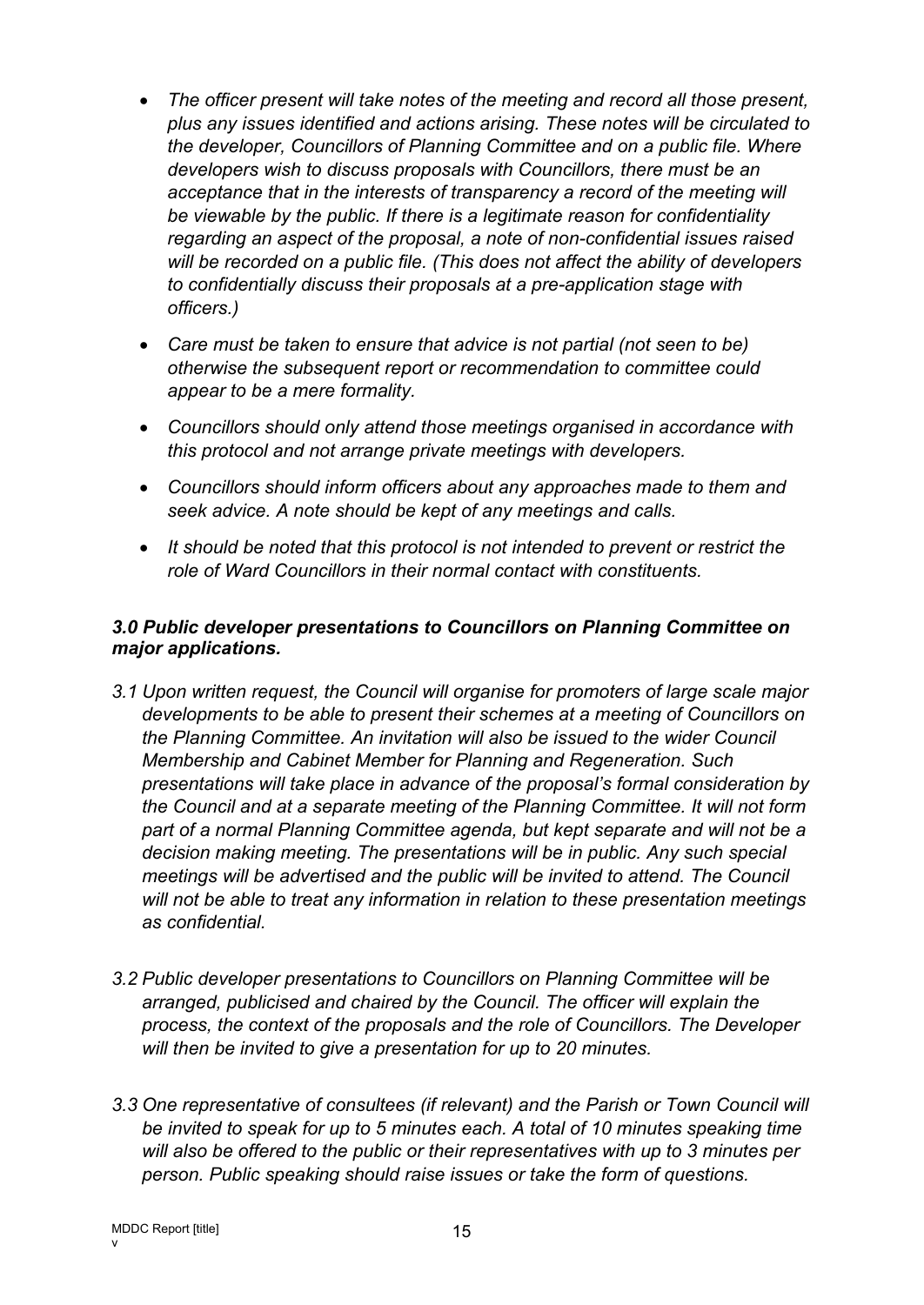*Care will need to be taken to explain the role of Councillors: the primary role of the Councillor will be to learn about the emerging proposal and identify issues to be addressed. It will also be explained that it is possible for any Councillor to express a view on the proposal, Councillors will have the opportunity to ask questions of the developer and seek clarification. They may alert developers as to what they perceive the likely view or concerns of their constituents*

In this manner there are already a range of procedures and mechanisms for Members to engage with the planning process including the negotiation of S106 agreements.

Opportunity was afforded for Members to receive a briefing by the developers of the NW Cullompton applications with opportunity for Q&A. The Town Council also attended. A S106 report was taken to Planning Committee to complement those on the applications themselves.

## **Notes on suggestions from the Cabinet Member for Planning and Economic Regeneration**

## *'How can we make this happen?*

*There is a clear case to strengthen the oversight by elected members of developer agreements and also to adopt a system of participation in formulating these agreements. This should include:-*

- *1. A formal system of participation by elected MDDC members, Town and Parish Councils in determining local priorities and agreements with developers* (Officer comment- The scheme of delegation, protocol and proposed Governance arrangements apply. Opportunity is also afforded at the plan making stage to input into the policies under which developer contributions will be sought and negotiated).
- *2. Formal scrutiny by MDDC elected members of contractual agreements with developers.* (Officer comment- Scrutiny Committee is not able to involve themselves with individual planning applications. However Scrutiny Committee could consider

processes and systems, review outcomes by sampling agreements retrospectively etc)

*3. Oversight by MDDC elected members of links and dependencies relating developer contributions to the plans of local and central government.* (Officer comment- It must be remembered that S106 agreements are subject to legal tests, based upon planning policy and negotiated in order to mitigate the impact of that particular development. They are not intended to serve a wider purpose.)

*It is important that we do not create another layer of meetings to carry out this work. It should be quite possible to make more effective use of MDDC's exiting framework of Committees and Policy Groups to achieve these ends. We need to consider in*